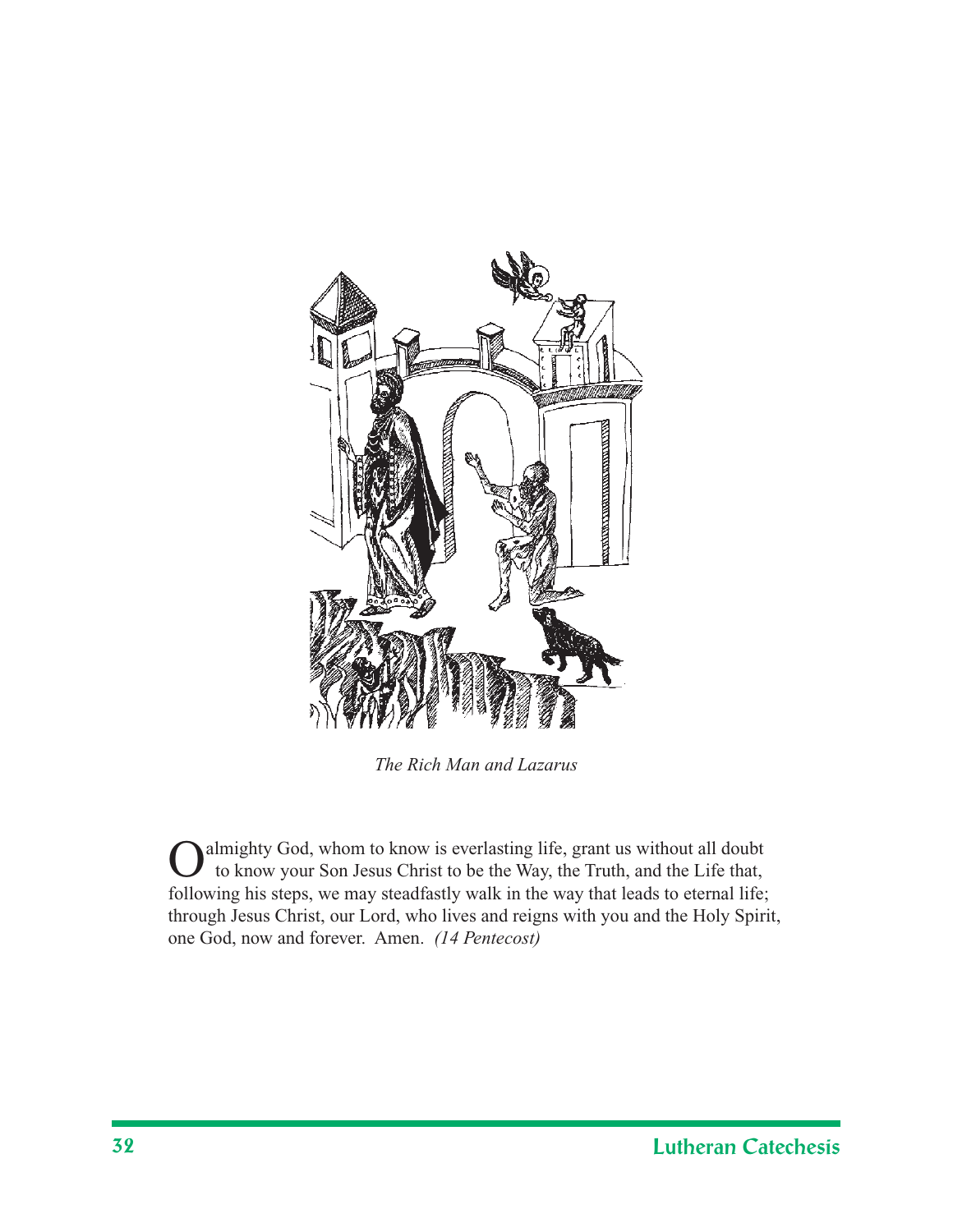# **Lesson 1**

# <span id="page-1-0"></span>**The Ten Commandments**

*The First Commandment The Second Commandment The Third Commandment*

## ✠ **THE WORD OF FAITH** ✠

#### **The Rich Man and Lazarus Luke 16:19-31**

*(19 Pentecost C/Trinity 1)*

#### *Discussion Questions*

What kind of a man was the rich man? What does it mean that he "fared sumptuously every day"? What kind of position and probable reputation did he have in the community? What kind of a man was Lazarus? What was his status in the community? Why did the rich man go to hell? Who or what was the rich man's god? Why did Lazarus go to heaven? Who was Lazarus' God? What characterizes hell in this passage? How is heaven described? Why is *Father Abraham* chosen by Jesus as the "spokesman" for God and *Abraham's bosom* as the designation for heaven? Is there any hope for an unbeliever after death? What is the rich man's concern for his brothers? Why does he not want them to come to the place of torment? Was his concern motivated out of love for God, or something else? What, alone, can bring a sinner to repentance and faith in Jesus Christ? To whom do the Scriptures point?

#### *Summary of the Bible Story*

It is easy to despise the rich man because he had great wealth and did not seem willing to share it with his less fortunate neighbor. If we had lived in the same community with the rich man, however, we may not have had such a low opinion of him. The fact that he was "clothed in purple and fine linen" indicates that he was a prominent person in the community, perhaps a leader or merchant whose business fueled the local economy. In any case, there is no reason to believe that he did not enjoy the respect and admiration of his fellow citizens. Lazarus, on the other hand, occupied the lowest position in the community. He was a sickly beggar and the dogs licked his sores, a clear indication that he did not enjoy a position of respect or pity. It is quite probable that Lazarus was despised and the rich man loved. Yet, it is the rich man who is condemned to hell and Lazarus who is saved.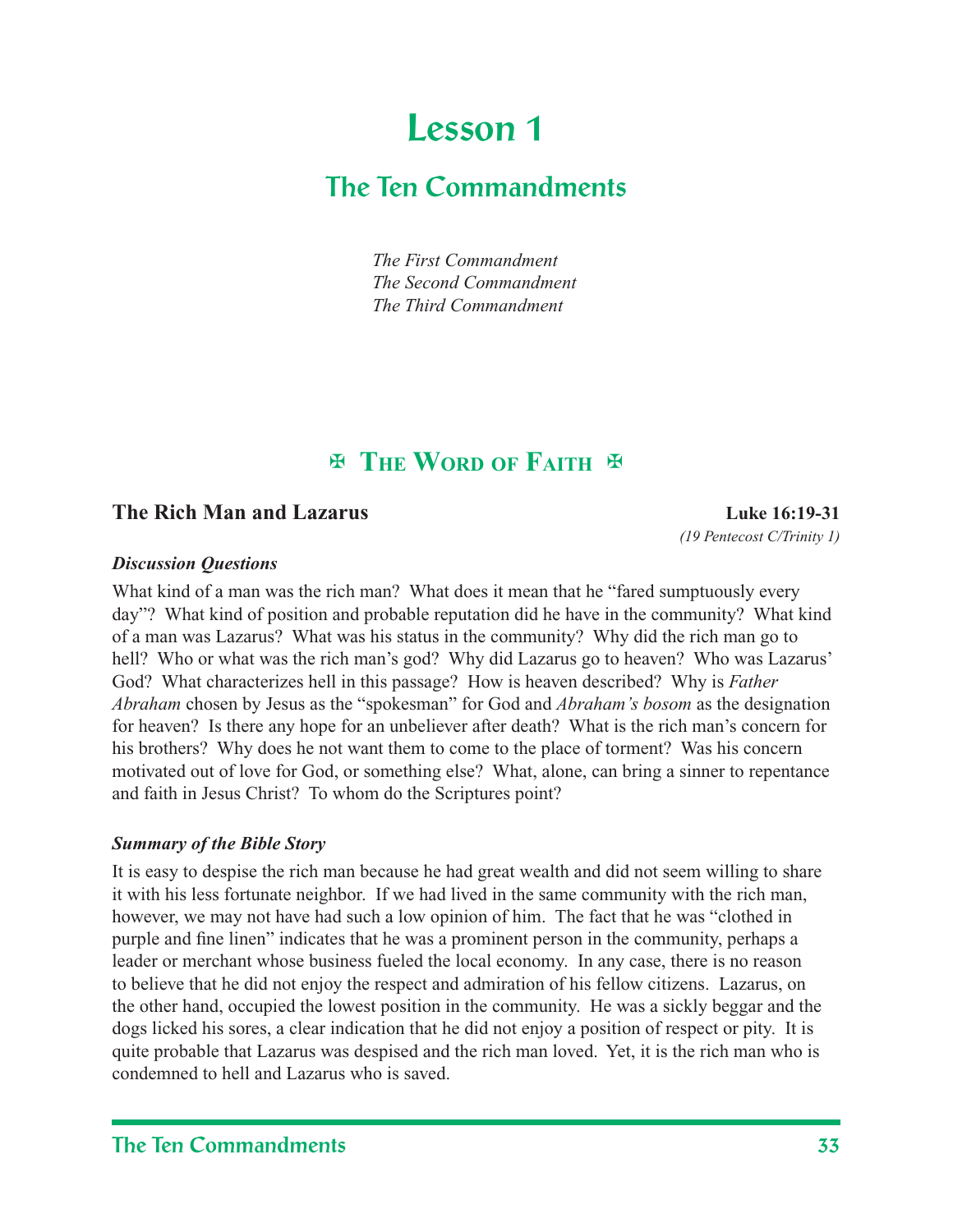It is not that the rich man was a sinner and Lazarus was not. They were both sinners before God who alone is holy and righteous. But the faith of their hearts was not the same. The rich man's god was his wealth and all the things that he had achieved for himself, including his good name and reputation. He was proud of himself. These were the things in which he trusted. Lazarus' God, on the other hand, was the Lord—the God of Abraham—through whom he received life, salvation, and all things. Lazarus' confession was this, "Though I am a sinner and deserve nothing from God, I trust Him and entrust myself to Him, whether for good or ill, because He is merciful to me a sinner through Jesus Christ my Lord."

Hell is the torment of being separated from God. Ironically, that is what the rich man wanted, for he put himself and his own works in the place of God. That is unbelief and idolatry. Even in hell the rich man's only thought was to avoid suffering for himself and his living brothers. There was no love of God in his heart. No sinner can escape the requirement of the First Commandment or the condemnation of hell by his own merit, works, or accomplishments. For in attempting to do so he makes an idol out of his own works!

The rich man refused to listen to the only thing that could have rescued him: the Word of God. The Word of God from Moses and the prophets, the Holy Scriptures, is the only thing that can bring sinners to repentance and faith. No miracle can rescue a sinner, not even the resurrection of the dead One, Jesus Christ, apart from the Word of the Gospel which tells us what His death and resurrection means, by preaching to us repentance for the forgiveness of sins (Luke 24:36- 53). For, it is only through this Word that our unbelief is exposed and we are brought to faith in Jesus Christ, the crucified and risen One, who takes away sin and restores us to the Father.

Heaven is the eternal communion with the blessed Trinity who, in selfless love, gives Himself to sinners. This is where all believers in Christ are found. Abraham is called the *Father* of all such believers, because he received the promise of salvation in the Son who would take away sin and make a great nation of Abraham and all his believing descendants. All who trust in Jesus Christ are the children of Abraham (Galatians 3:5-14). His *bosom* is the comforting and eternal presence of the Lord where they will no longer hunger or thirst. In the bosom of Abraham, the Lord Jesus will comfort them with the forgiveness of sins and wipe away all tears from their eyes (Revelation 7:13-17). This is life eternal: to know the only true God and Jesus Christ whom He has sent (John 17:3).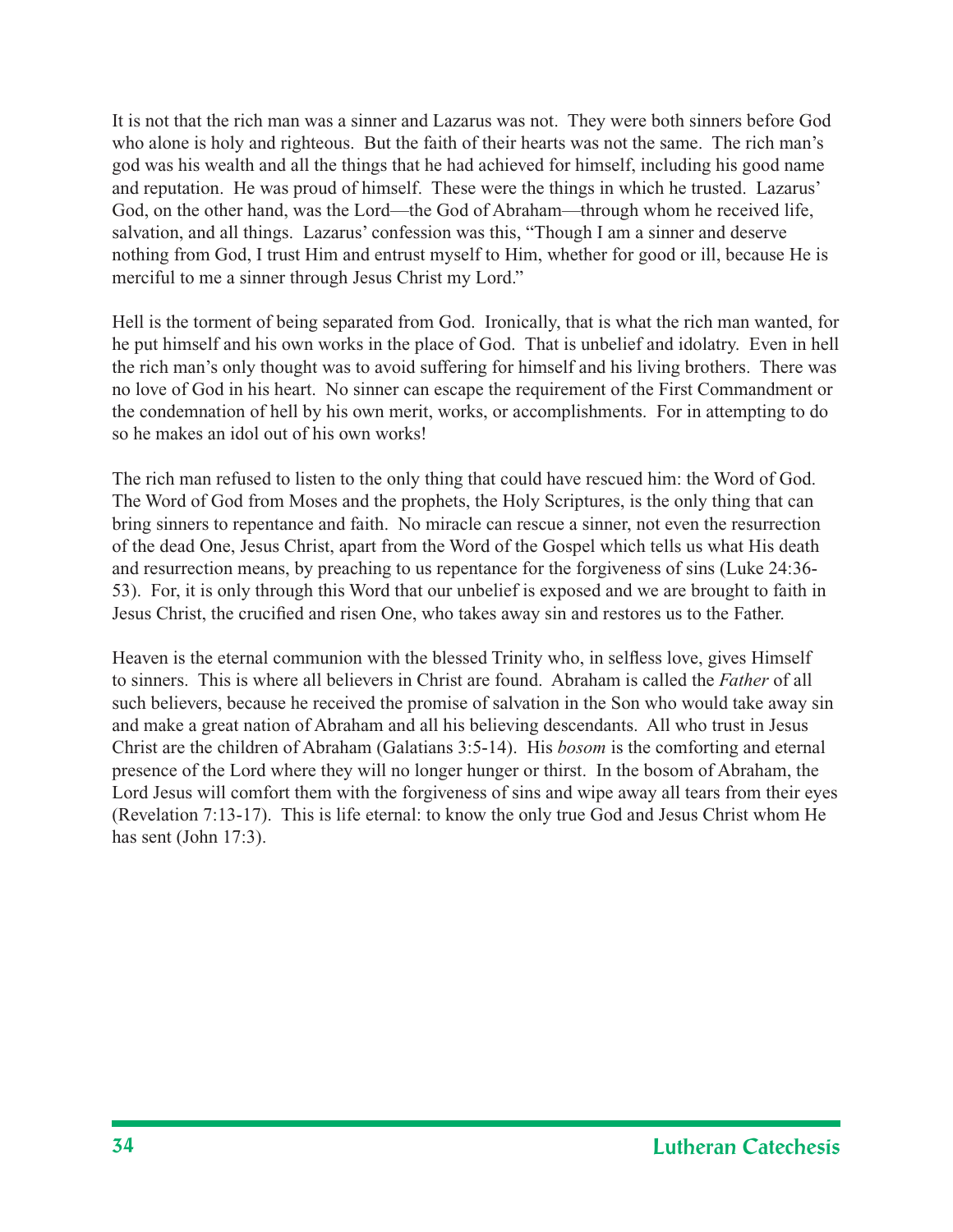# ✠ **THE CATECHISM IN DETAIL** ✠

### **The First Commandment**

**You shall have no other gods.**

*What does this mean?* We should fear, love, and trust in God above all things.

#### *Catechism Terms*

| the Law                 | fear       |
|-------------------------|------------|
| sin                     | love       |
| <b>The Holy Trinity</b> | worship    |
| a god                   | faith      |
| idolatry                | repentance |

#### *Excerpts from the Large Catechism on the First Commandment*

A god is that to which we look for all good and in which we find refuge in every time of need. To have a god is nothing else than to trust and believe him with our whole heart. As I have often said, the trust and faith of the heart alone make both God and an idol. If your faith and trust are right, then your God is the true God. On the other hand, if your trust is false and wrong, then you have not the true God. For these two belong together, faith and God. That to which your heart clings and entrusts itself is, I say, really your God (365:2-3).

Behold, here you have the true honor and true worship which please God and which he commands under penalty of eternal wrath, namely, that the heart should know no other consolation or confidence than that in him, nor let itself be torn from him, but for him should risk and disregard everything else on earth (366:16).

Idolatry does not consist merely of erecting an image and praying to it. It is primarily in the heart, which pursues other things and seeks help and consolation from creatures, saints, or devils. It neither cares for God nor expects good things from him sufficiently to trust that he wants to help, nor does it believe that whatever good it receives comes from God (367:21).

#### *How Christians Should Be Taught to Confess from the First Commandment*

My God is that which I love, trust, and fear most in my life. I expect my comfort, good, and delight from my God.

*Have I loved, trusted, or feared other things or people more than I love, trust, and fear God? Have I committed idolatry by seeking comfort, good, and delight from my own efforts rather than from God?*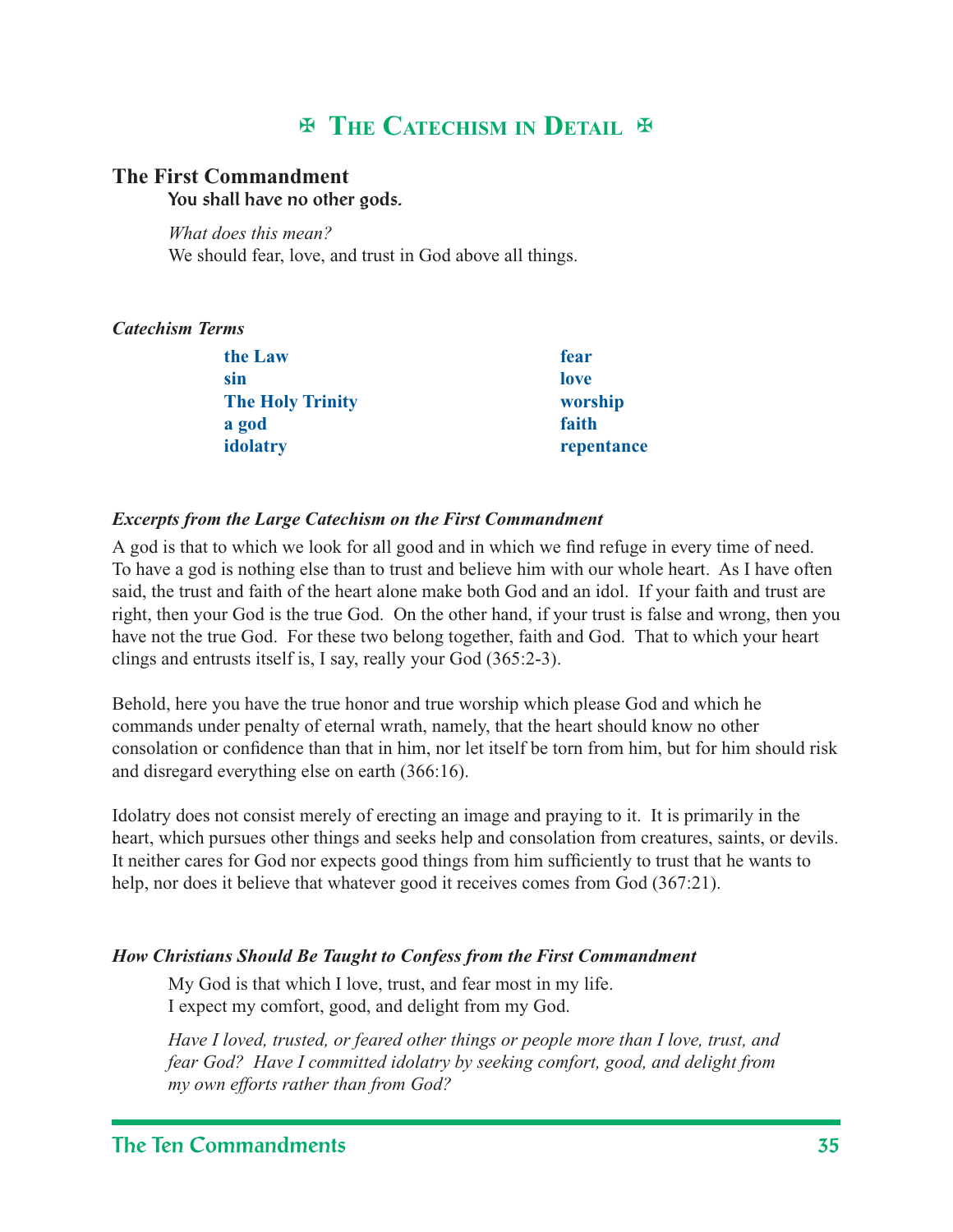*Do I look to God my heavenly Father for all love, good, and joy? Is everything measured for me by what pleases me?*

*In all things am I self-centered and selfish?* 

*Do I see my worry and fretting as sin against trusting God? On what things does my attention focus?*

*Do I complain about the troubles, people, work, and suffering God lays on me?*

*Do I love the things God gives more than I love Him? And do I cling to what God takes away, even though He gives me Himself?*

#### *Bible Verses for Meditation on the First Commandment*

Deuteronomy 6:4-5 Psalm 118:8 Psalm 90:1-2 Proverbs 3:5-6 Psalm 73:26 John 14:6

✠ ✠ ✠

### **The Second Commandment**

**You shall not misuse the name of the Lord your God.**

*What does this mean?* We should fear and love God so that we do not curse, swear, use satanic arts, lie, or deceive by His name, but call upon it in every trouble, pray, praise, and give thanks.

#### *Catechism Terms*

**cursing superstition swearing**

**the name of God [satanic arts \(or witchcraft\)](#page-1-0)**

#### *Excerpts from the Large Catechism on the Second Commandment*

As the First Commandment has inwardly instructed the heart and taught faith, so this commandment leads us outward and directs the lips and the tongue into the right relation to God (371:50).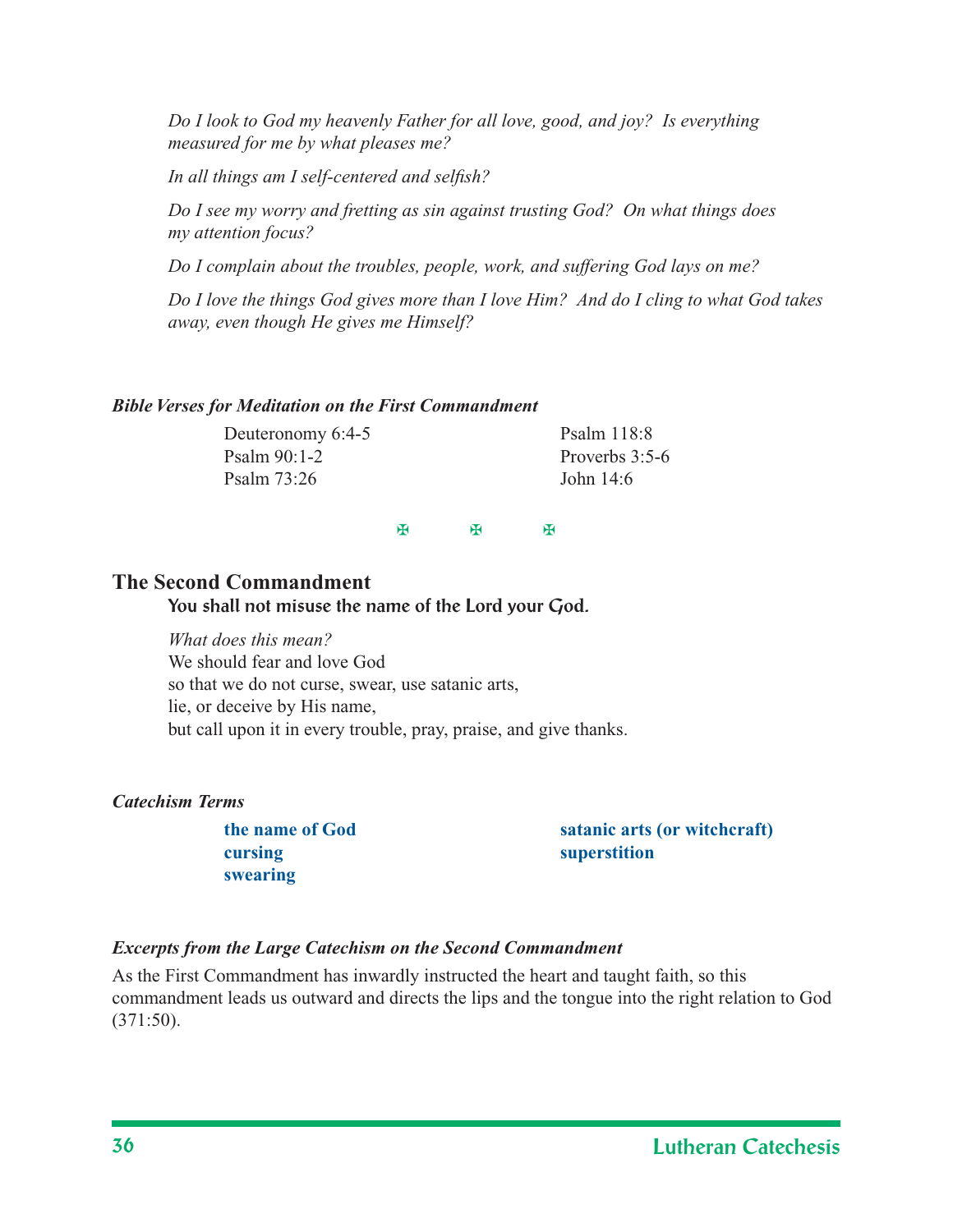"It is a misuse of God's name if we call upon the Lord God in any way whatsoever to support falsehood or wrong of any kind." Therefore what this commandment forbids is appealing to God's name falsely or taking his name upon our lips when our heart knows or should know that the facts are otherwise—for example, where men take oaths in court and one side lies against the other. God's name cannot be more grievously abused than for purposes of falsehood and deceit (371:51).

The greatest abuse, however, occurs in spiritual matters, which pertain to the conscience, when false preachers arise and peddle their lying nonsense as the Word of God (372:54).

God at the same time gives us to understand that we are to use his name properly, for it has been revealed and given to us precisely for our use and benefit. Since we are forbidden here to use the holy name in support of falsehood or wickedness, it follows, conversely, that we are commanded to use it in the service of truth and all that is good—for example, when we swear properly where it is necessary and required (373:63-64).

#### *How Christians Should Be Taught to Confess from the Second Commandment*

My God has placed His name upon me in Holy Baptism and made me His dearly beloved child through my dear Lord Jesus Christ. In His name He has revealed Himself to me as the God of love that I might worship Him.

*Do I curse? Have I cursed?*

*Do I use God's name cheaply for oaths that are frivolous or false?*

*Do I stand up and swear by God's name when it is for the truth of the Gospel or the benefit of my neighbor in need?* 

*Do I pray with fervor in times of trouble? Am I bored and indifferent in prayer?*

*Is it so that I cannot speak about God truly because I am bored with God's Word and neglect the study of the catechism and doctrine?*

*Is my heart and life in the praise of God in worship? Am I mouthing things while my heart is far away?*

*Is my life—sealed with the name of God in Baptism—characterized by thanksgiving and praise*?

#### *Bible Verses for Meditation on the Second Commandment*

Numbers 30:2 Matthew 5:37

Leviticus 19:12 Hebrews 6:16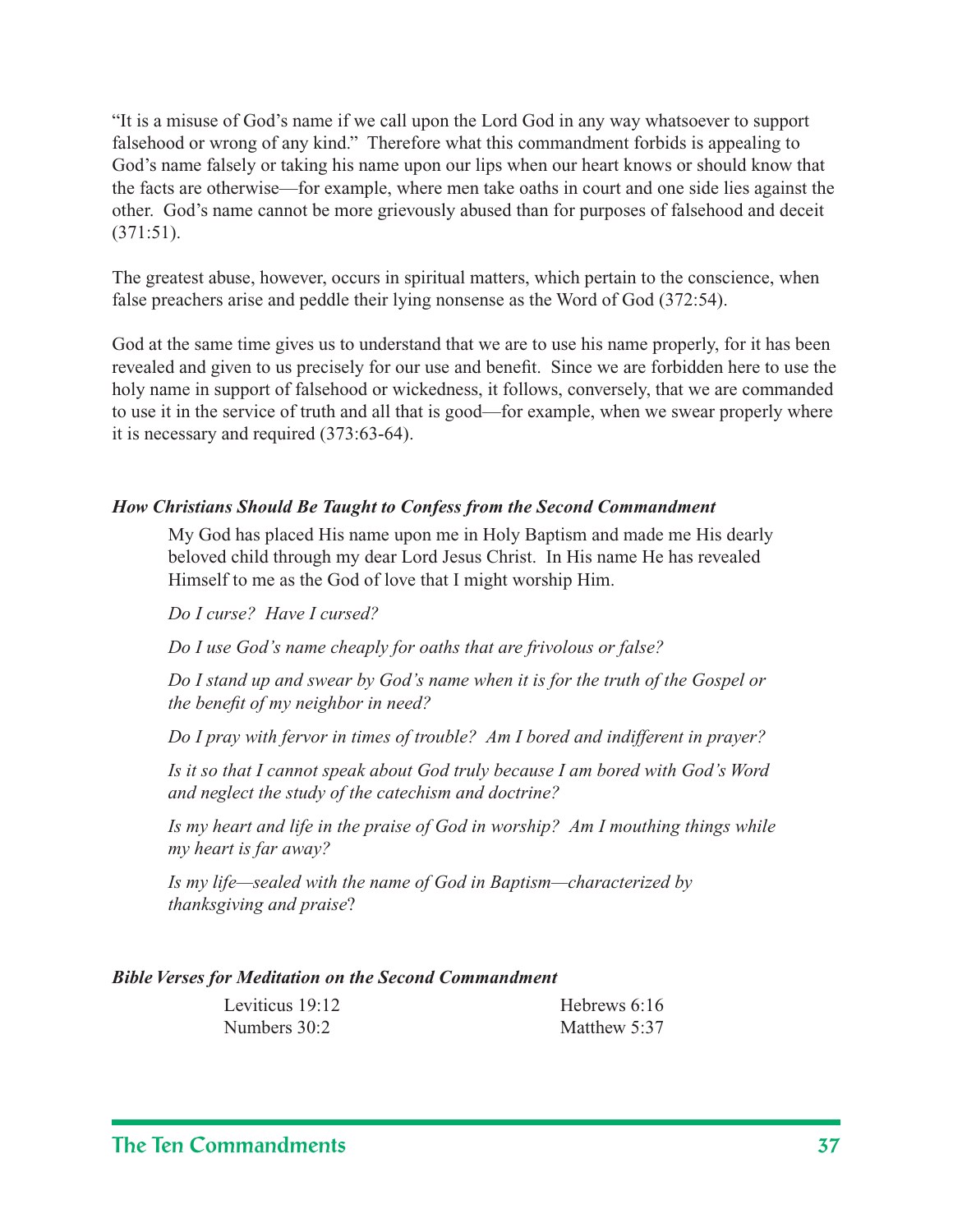### **The Third Commandment**

#### **Remember the Sabbath day by keeping it holy.**

*What does this mean?* We should fear and love God so that we do not despise preaching and His Word, but hold it sacred and gladly hear and learn it.

*Catechism Terms*

**Sabbath preaching**

**to keep holy [the Word of God](#page-1-0)**

#### *Excerpts from the Large Catechism on the Third Commandment*

The Word of God is the true holy thing above all holy things. Indeed, it is the only one we Christians acknowledge and have...God's Word is the treasure that sanctifies all things (377:91).

At whatever time God's Word is taught, preached, heard, read, or pondered, there the person, the day, and the work are sanctified by it, not on account of the external work but on account of the Word which makes us all saints (377:92).

Therefore this commandment is violated not only by those who grossly misuse and desecrate the holy day, like those who in their greed or frivolity neglect to hear God's Word or lie around in taverns dead drunk like swine, but also by that multitude of others who listen to God's Word as they would to any other entertainment, who only from force of habit go to hear preaching and depart again with as little knowledge of the Word at the end of the year as at the beginning (378:96).

Even though you know the Word perfectly and have already mastered everything, still you are daily under the dominion of the devil, who neither day nor night relaxes his effort to steal upon you unawares and to kindle in your heart unbelief and wicked thoughts against all these commandments. Therefore you must continually keep God's Word in your heart, on your lips, and in your ears. For where the heart stands idle and the Word is not heard, the devil breaks in and does his damage before we realize it. On the other hand, when we seriously ponder the Word, hear it, and put it to use, such is its power that it never departs without fruit. It always awakens new understanding, new pleasure, and a new spirit of devotion, and it constantly cleanses the heart and its meditations. For these words are not idle or dead, but effective and living (378-379:100-101).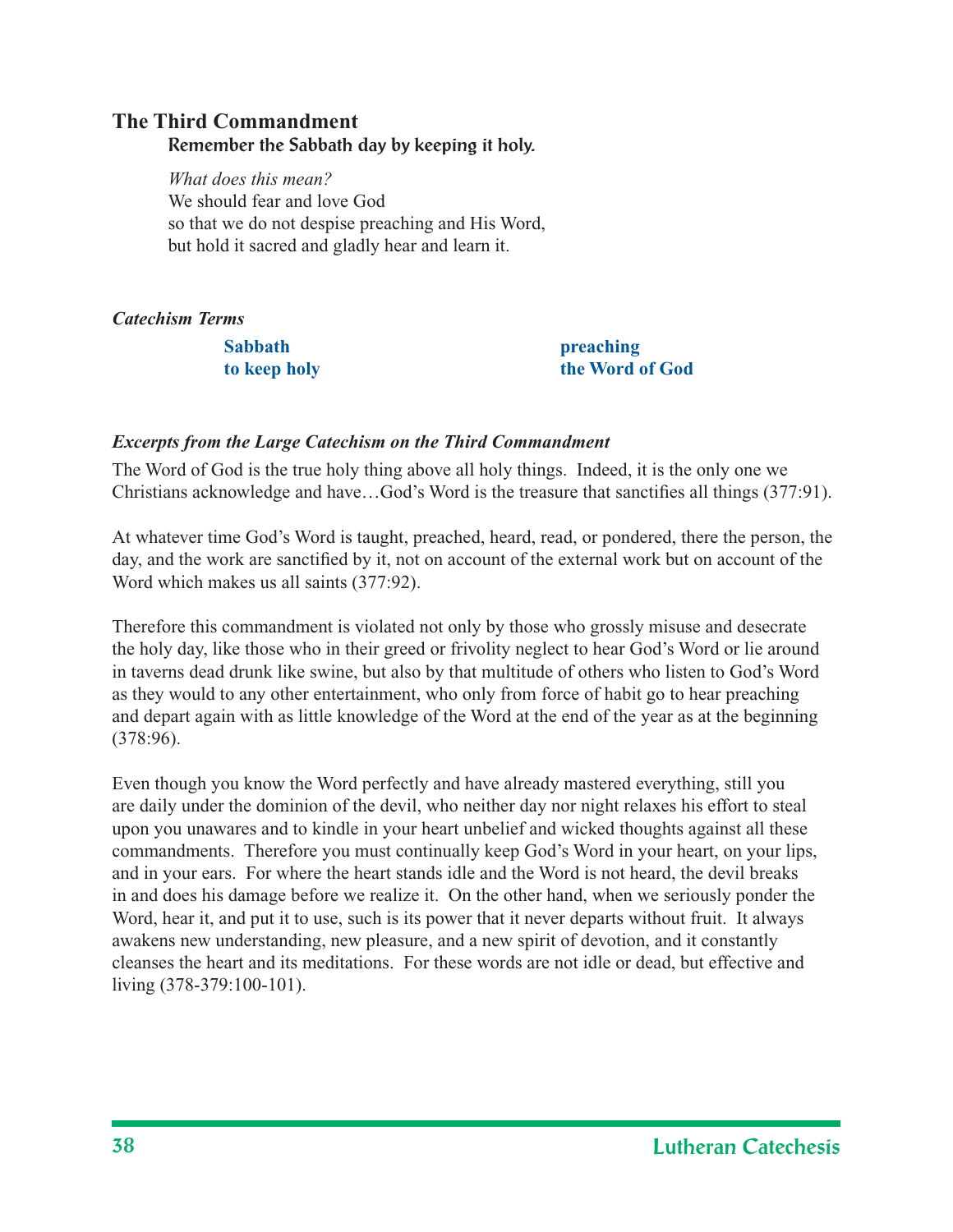#### *How Christians Should Be Taught to Confess from the Third Commandment*

My God has given Me His Word that I might know Him and believe in Him. His Word makes me holy. It gives me eternal life and rest from all my enemies.

*Do I strive to make the day of rest holy? Do I care about holy living?*

*Do I use the Word of God and prayer to make my time, work, study, and life holy day by day? Am I lazy and bored with the Word of God? Have I any fear of God over this neglect?*

*Do I honor the Word of God highly by eagerly hearing it preached at the times that are appointed? Do I gladly learn it by heart and live in it? Do I despise the Word of God by neglect, paying no attention to it when it is preached, taught, or read?*

*Do I love my fellow Christians by being present with them in the divine liturgy to sustain them? Am I quick to make excuses for neglecting the divine liturgy because of what someone else has said or done, or to do other things I like more?*

*Do I complain about the worship, the pastor, or other people in the congregation? Do I learn the Word of God gladly so that I may teach it to others?*

#### *Bible Verses for Meditation on the Third Commandment*

Catechism—Table of Duties: To Bishops, Pastors, and Preachers Catechism—Table of Duties: What the Hearers Owe Their Pastors

Deuteronomy 6:6-7 John 17:17 Psalm 111:10 2 Timothy 3:16 Psalm 119:105 Psalm 26:8 Isaiah 55:11 Psalm 27:4 Luke 11:28 Romans 1:16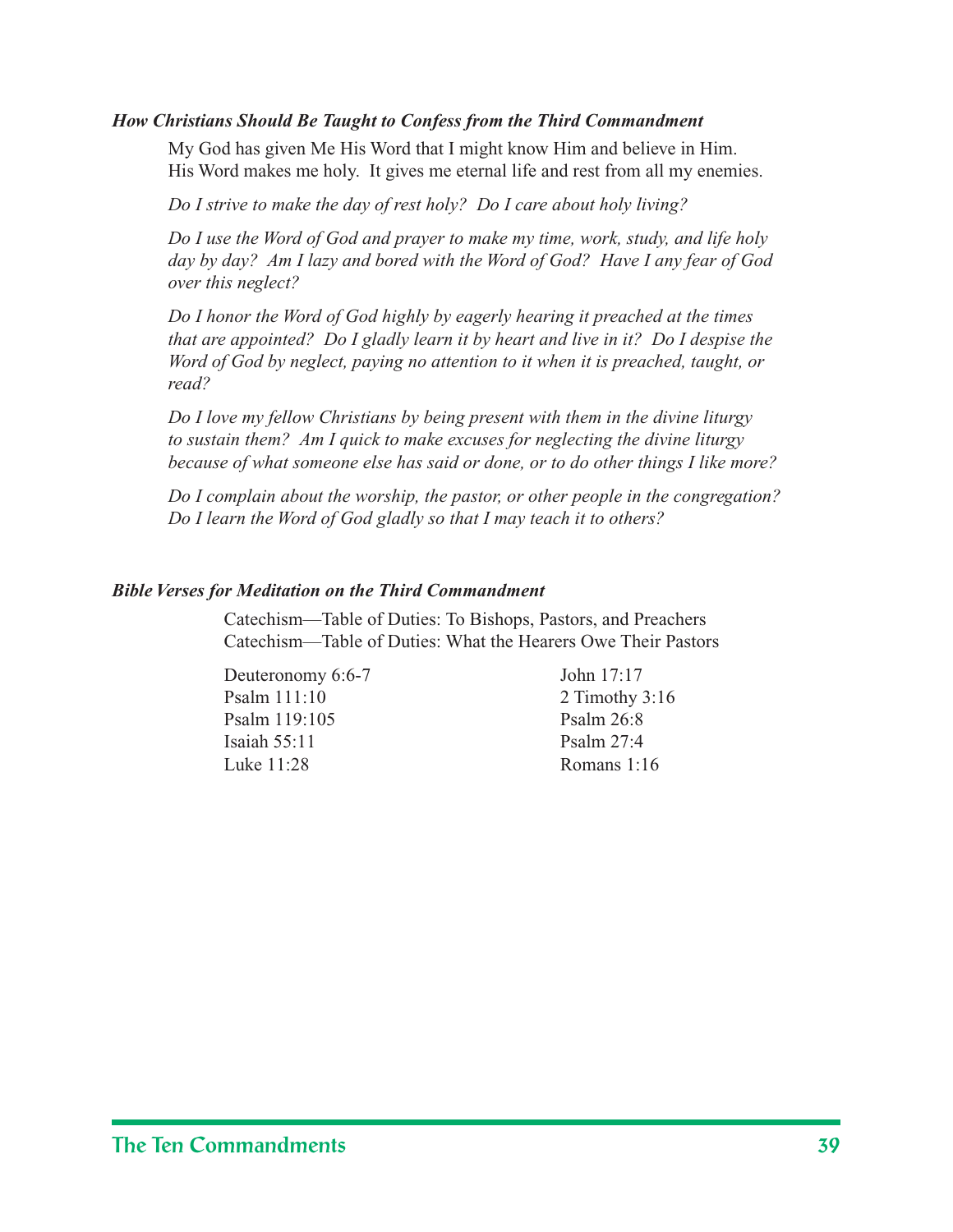# ✠ **A LOOK AT THE DIVINE LITURGY** ✠

### **Lutherans Believe that the Highest Worship of God Is the Desire to Receive God's Gifts of Grace in Christ**

The service and worship of the Gospel is to receive good things from God, while the worship of the law is to offer and present our goods to God. We cannot offer anything to God unless we have first been reconciled and reborn. The greatest possible comfort comes from this doctrine that the highest worship in the Gospel is the desire to receive forgiveness of sins, grace, and righteousness (Apology of the Augsburg Confession, IV, 155:310).

*The divine liturgy of the church* names God for who He is and for what He does for us. It not only uses the language of the Scriptures, it also faithfully confesses the faith of the Scriptures. We learn what the church believes by the way in which she worships.

*The First Table of the Law* describes the church as a people who "fear, love, and trust in God above all things." Such a faith is impossible for us to achieve by the Law. The Law can only expose our sin and failure to believe. Nevertheless, the faith demanded by the Law is born in us by the Gospel and Holy Baptism.

#### *The First Commandment in the Divine Liturgy*

In the ancient Athanasian Creed we confess, "The catholic faith is this, that we worship one God in three persons and three persons in one God."

Our trinitarian faith is reflected throughout the Divine Service:

- ✦ *The Invocation and Absolution:* In the name of the Father and of the Son and of the Holy Spirit.
- ✦ *The Gloria Patri in the praying of the Psalms:*  Glory be to the Father and to the Son and to the Holy Spirit…
- ✦ *The threefold Kyrie:* Lord, have mercy upon us; Christ, have mercy upon us; Lord, have mercy upon us.
- ✦ *The Gloria in Excelsis:* Glory be to God on high…O Lord God, heavenly King, God the Father Almighty. O Lord, the only-begotten Son, Jesus Christ… For Thou only art holy; Thou only art the Lord. Thou only, O Christ, with the Holy Ghost, art most high in the glory of God the Father. Amen.
- ✦ *The termination of Collects:* …through Jesus Christ, Your Son, our Lord, who lives and reigns with You and the Holy Spirit, one God, now and forever. Amen.